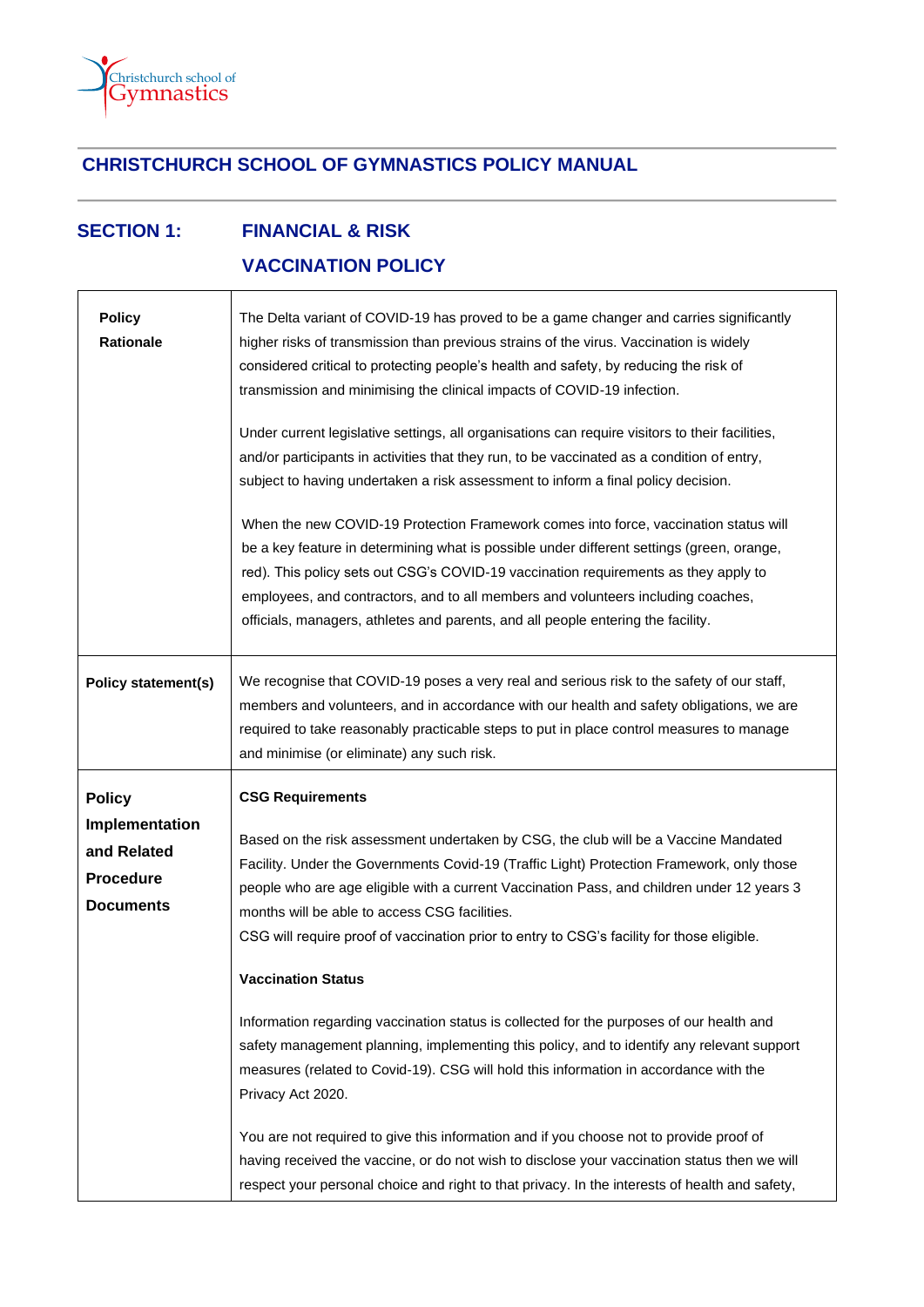

| those unable or unwilling to provide proof of vaccination when requested, will be treated as<br>though they have not been vaccinated. |  |
|---------------------------------------------------------------------------------------------------------------------------------------|--|
|                                                                                                                                       |  |
|                                                                                                                                       |  |
| Exemptions                                                                                                                            |  |
| CSG respects the rights of individuals to choose whether to be vaccinated and                                                         |  |
| acknowledges that there may be medical reasons or circumstances, for not being                                                        |  |
| vaccinated, for which you may seek an exemption. Where an employee seeks an                                                           |  |
| exemption from the Ministry of Health from the requirement to be vaccinated, CSG will                                                 |  |
| require them to provide Ministry of Health confirmation.                                                                              |  |
| Even where an exemption from being vaccinated is obtained by an individual, CSG may                                                   |  |
| have to determine whether it can still safely manage the relevant risks posed by that                                                 |  |
| individual not being vaccinated, and whether any accommodations can be made.                                                          |  |
| For CSG employees this may involve steps such as working from home, providing                                                         |  |
| alternative duties, or redeployment where practical, but depending on the role, this may not                                          |  |
| always be possible. Termination of employment is also an option, but this will be used as a                                           |  |
| last resort, and only after CSG has explored and considered other alternative options first.                                          |  |
| For CSG members (including coaches, officials, athletes, parents and other visitors), this is                                         |  |
| likely to be more challenging given the nature of our settings and operations. As a result,                                           |  |
| unvaccinated members over 12 years 3 months should expect to be denied entry or                                                       |  |
| participation rights because of their non-vaccinated status.                                                                          |  |
|                                                                                                                                       |  |
| CSG acknowledges that best practice in the minimisation and mitigation of the impacts of                                              |  |
| COVID-19 is evolving rapidly (e.g. the potential introduction of rapid antigen testing). Given                                        |  |
| this, CSG confirms to its members its intention to work in good faith, as new information                                             |  |
| and recommendations come to hand, and to do its utmost to introduce the latest and                                                    |  |
| complementary measures to further minimise risks.                                                                                     |  |
| CSG notes that this policy is based upon the information currently available from                                                     |  |
| Government and Ministry of Health and is subject to change as we learn and understand                                                 |  |
| more about how New Zealand manages the fight against COVID-19 in our communities                                                      |  |
| and workplaces. In addition, the Government may mandate that CSG takes certain steps.                                                 |  |
| This policy may be revoked, amended or replaced at CSG's sole discretion on reasonable                                                |  |
| notice in the circumstances at that time.                                                                                             |  |
|                                                                                                                                       |  |
| Legislative<br>Covid-19 Risk assessment                                                                                               |  |
| <b>Business Continuity Plan</b><br><b>Compliance</b>                                                                                  |  |
| Pandemic Policy and Plan<br><b>Considerations</b>                                                                                     |  |
|                                                                                                                                       |  |
| & Related Policies                                                                                                                    |  |